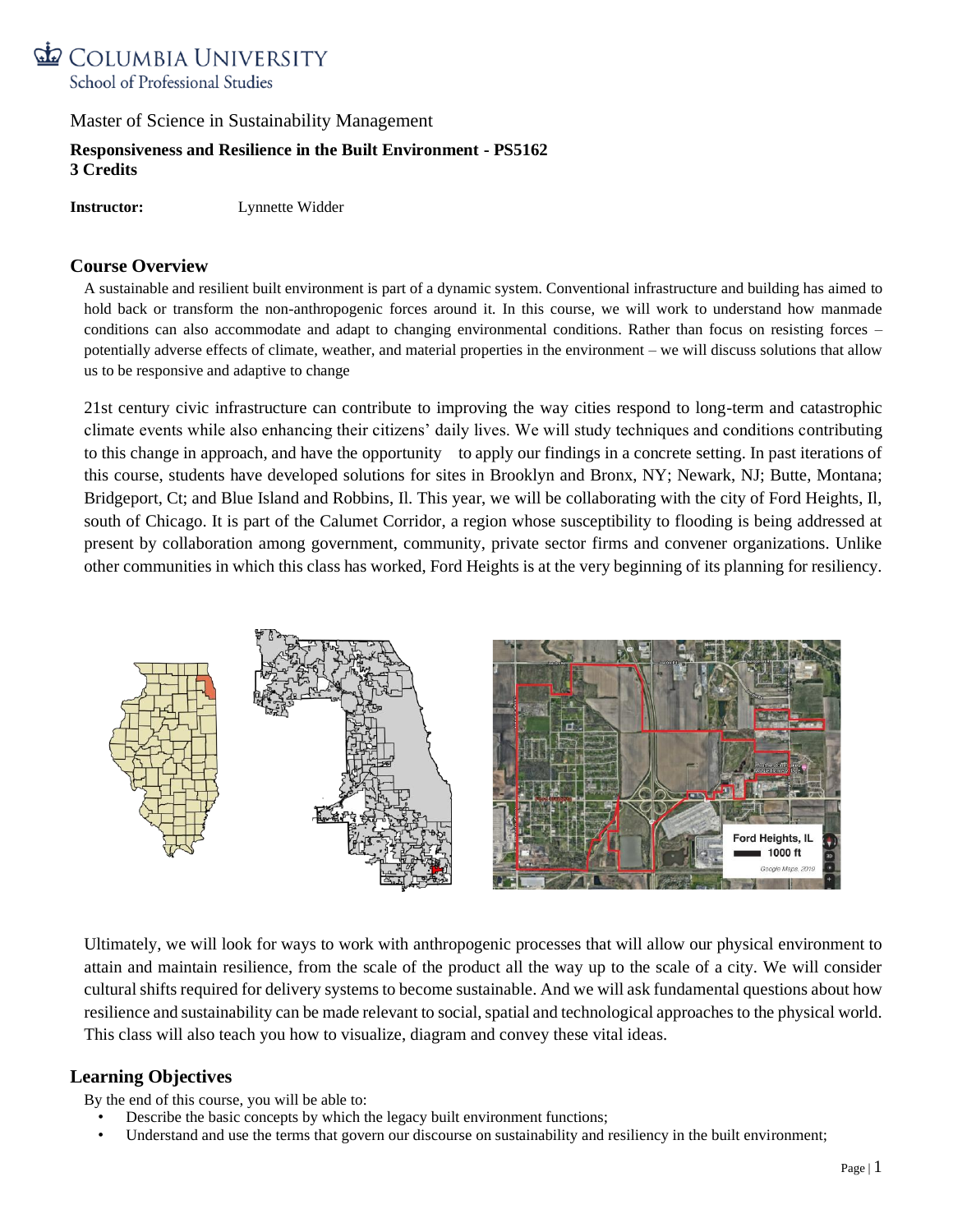

- Describe the ways material, water, energy, labor and cultural practice interact with and upon the built environment;
- Understand current models for assessing, benchmarking and communicating sustainability and resiliency of the anthropogenic environment;
- Use creative methods to communicate outcomes and propose alternatives to standard practices in managing the built environment.
- Develop and use highly effective visual communication techniques

# **Course Format, Weekend Field Trip and Term Project**

This course will ask you to engage actively as well as providing information through lectures and readings. The work includes class discussion, student presentations, longer-term group research projects, in-class lab time (to confer with Professor Widder, the TA, and other student groups), and an elective weekend design workshop. Outside experts will occasionally lecture; their profiles are provided at the end of this syllabus. All that you learn will be leveraged in your final group design project for Ford Heights, Il.

## Ford Heights History

Ford Heights was first incorporated in 1949, a fairly late point in time compared to its neighboring towns. Its first inhabitants had squatted on swampy ground adjacent to the town of Chicago Heights, near a Ford Motors stamping plant that supplied the tax base for the new town. In the 1950s or early 60s, the stamping plant was rezoned to fall within Chicago Heights, leaving Ford Heights with little funding for its schools and other town services. As flooding of Deer Creek, one of myriad small waterways cutting through the Calumet corridor, has increased over the past decade and homes have been affected, the town has seen 50% population loss. Despite its fragile economic and demographic status, however, it is part of the Lincoln Highway Corridor Strategic Plan, a transportation development plan based around a freight rail line that runs through Ford Heights.



Top: Entrance of Diplomat Lane Bottom: Intersection of Woodlawn and Route 30 Images from Google Street View.

The Federal Department of Housing and Urban Development (HUD) originally owned three projects there, of which one has been successfully renovated and most of the other two demolished. The town was recently chosen by the Chicago Metropolitan Agency for Planning, a public agency that assists underfunded towns to develop urban and economic plans keyed to regional incentives and goals.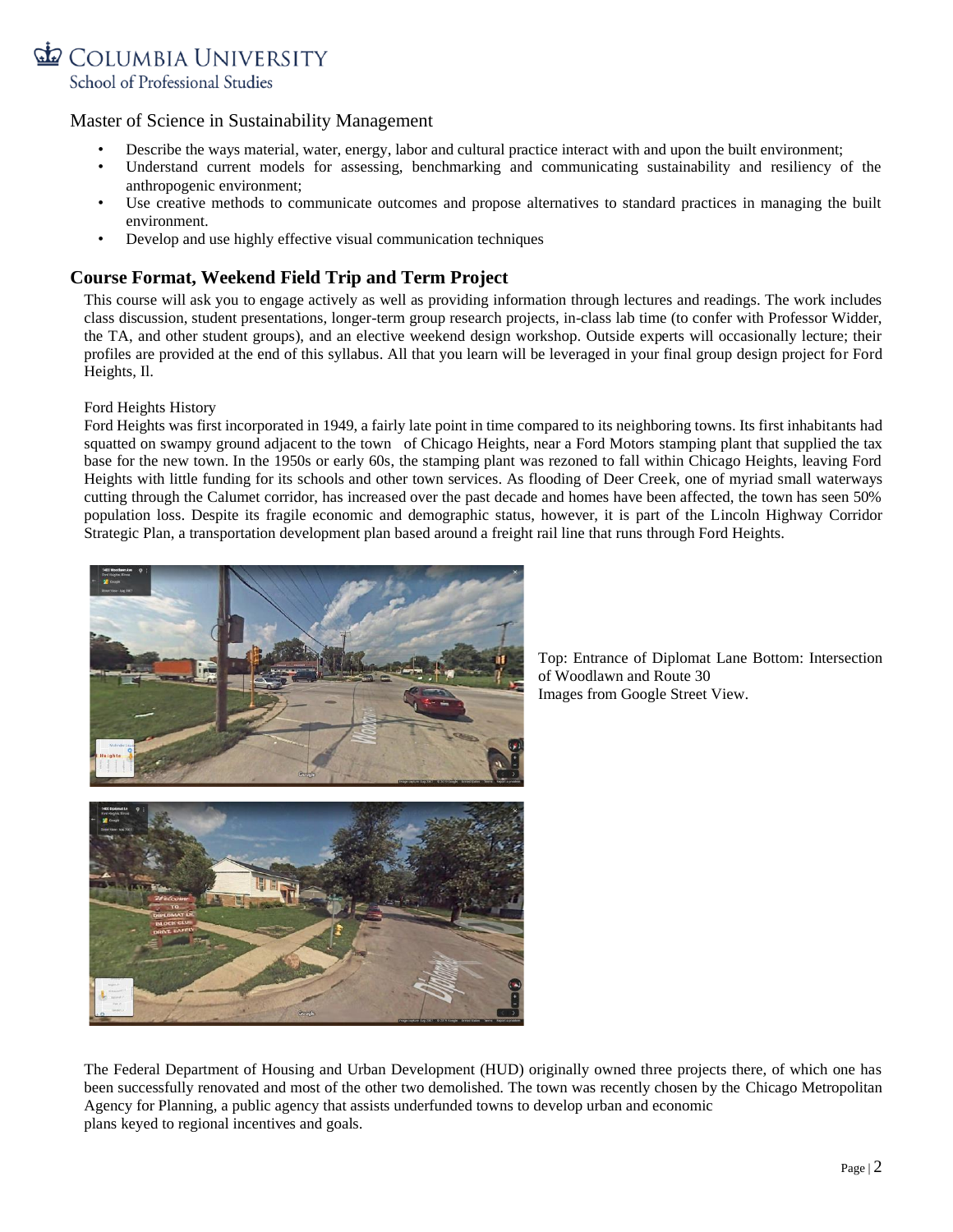

We have funding for nine students in the course to visit Ford Heights and to participate in a design workshop there together with students from Illinois Institute of Technology's Landscape Architecture masters program and from University of Illinois – Chicago's Urban Planning program. We will meet with representatives from the city and from the Metropolitan Planning Council, which is convening the Calumet Stormwater Collaborative; from the City of Ford Heights; and from the Chicago Metropolitan Agency for Planning (CMAP). The results from this workshop will form the basis for your term projects. Should more than nine students want to attend, we can discuss housing and funding implications. For planning purposes, you should anticipate arriving in Chicago either on October 3rd or before 9:00 AM on the 4th. The workshop will end around 6:00 PM on the 5th; your overnight stay from the 3rd to the 4th and 5th to the 6th is included in the special course travel grant budget.

# **Required Books and Readings**

- Adrian Parr, Hijacking Sustainability (Cambridge: MIT Press, 2009)
- William McDonough and Michael Braungart, The Upcycle (NY: North Point Press, 2013)

Available at:

- Book Culture, 536 West 112th St/ between Broadway & Amsterdam (pre-ordered)
- Avery and/ or Butler Library

Required readings are listed in the schedule below. In addition to selected chapters from Hijacking Sustainability and The Upcycle, other readings are required and all are provided on CourseWorks. Please prepare questions and comments on each reading, and have the readings (paper or digital) available for reference during class. A Reading Guide is provided on CourseWorks. Note, however, that the guide is intended to help structure our discussions, and is not a replacement for your independent preparation. Supplemental optional readings (listed after the schedule, below) are available in the library.

## **Optional Readings**

#### Topic: Ford Heights

- Joel Greenberg, A Natural History of the Chicago Region (Chicago: University of Chicago Press, 2002), Chapter 1: The Great Forces p. 1-15
- Great Lakes flooding and the Mississippi, recent news: https://www.npr.org/2019/08/14/749062901/wet-wild-and-highlakes-and-rivers- wreak-havoc-across-midwest-south
- Background on the Calumet Stormwater Collaboration: http://www.metroplanning.org/work/project/23/subpage/1
- Useful information to the CSC monthly meetings/agendas/presentations: http://www.metroplanning.org/news/7077/Calumet-Stormwater-Collaborative-meeting- materials
- The larger, regional initiative run by the Calumet Collaborative, which catalyzes innovative partnerships between Illinois and Indiana community, government, business and nonprofit stakeholders to advance a thriving Calumet region. http://www.calumetcollaborative.org/about-us.html
- An initiative being run out of the University of IL Chicago that might be pertinent to know about: http://www.metroplanning.org/uploads/cms/documents/eda\_fact\_sheet.pdf
- Articles on Ford Heights: http://www.chicagomag.com/Chicago-Magazine/December- 2014/The-Trouble-with-Ford Heights/; http://www.chicagotribune.com/suburbs/daily- southtown/opinion/ct-sta-slowik-irene-brodie-st-0125- 20180124-story.html; http://www.encyclopedia.chicagohistory.org/pages/472.html
- Access to South Suburban Mayors and Managers Association: http://ssmma- gis.maps.arcgis.com/home/index.html
- City of Ford Heights webpage https://www.Ford Heights-il.com/
- Regional plan for transit oriented development in Ford Heights: http://www.cmap.illinois.gov/programs/lta/Ford Heights
- 'Hood too Hood' Documentary City of Ford Heights webpage https://www.Ford Heights-il.com/

## **Topic: Resiliency**

• HUD 2015a, Harnessing Ecosystem Services for Water Management, Part 1, Overview of Floodplain Management, slide deck at https://www.hudexchange.info/course-content/ndrc-harnessing-ecosystem-services-for-water-managementwebinar/Harnessing-Ecosystems-Services-for-Water-Management-Webinar-Slides- 2015-01-08-Part-1.pdf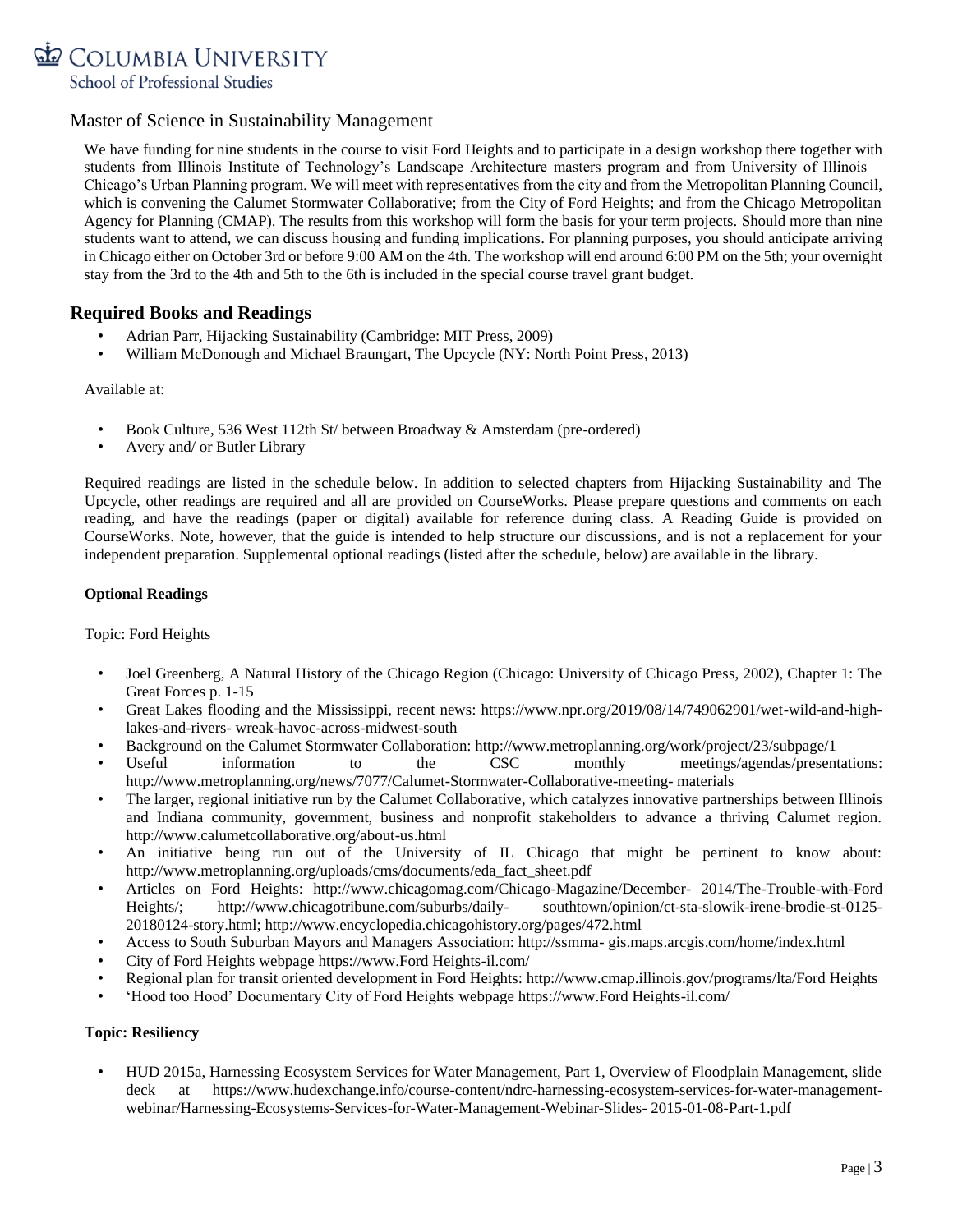

- HUD 2015b, Harnessing Ecosystem Services for Water Management, Part 2, Structural Measures at a Glance, slide deck at https://www.hudexchange.info/course- content/ndrc-harnessing-ecosystem-services-for-water-managementwebinar/Harnessing-Ecosystems-Services-for-Water-Management-Webinar-Slides- 2015-01-08-Part-2.pdf
- HUD 2015c, Harnessing Ecosystem Services for Water Management, Part 3, Permeable Pavement Parking, slide deck at https://www.hudexchange.info/course-content/ndrc- harnessing-ecosystem-services-for-water-managementwebinar/Harnessing- Ecosystems-Services-for-Water-Management-Webinar-Slides-2015-01-08-Part-3.pdf
- HUD 2015d, Critical Infrastructure Resilience Webinar at https://www.hudexchange.info/training-events/courses/criticalinfrastructure-resilience/
- HUD 2015e, Energy Investments for Disaster Resilience, slide deck at https://www.hudexchange.info/coursecontent/energy-investment-for-disaster- resilience/Energy-Investments-for-Disaster-Resilience-Webinar-Slides-2015-02- 03.pdf
- HUD 2014a, Equity and Achieving Equitable Outcomes, slide deck at https://www.hudexchange.info/course-content/ndrcequity-and-achieving-equitable- outcomes-webinar1/NDRC-Equity-and-Equitable-Outcomes-Slides-2014-11-04.pdf
- HUD 2014b, Climate Adaptation Planning, slide deck at https://www.hudexchange.info/course-content/ndrc-climateadaptation-planning-101- webinar1/NDRC-Climate-Adaptation-Planning-Slides-2014-11-20.pdf
- HUD 2014c, National Disaster Resilience Competition, Innovative and Inclusive Citizen Engagement Webinar at https://www.hudexchange.info/training-events/courses/ndrc- innovative-and-inclusive-citizen-engagement-webinar/
- IPCC 2011, Renewable Energy Sources and Climate Change Mitigation, report at http://srren.ipcc-wg3.de/report
- WRI 2005, Millennium Ecosystem Assessment, General Synthesis Report On Ecosystems And Human Well-Being, report at http://www.millenniumassessment.org/documents/document.356.aspx.pdf
- WWF 2011, The Energy Report- 100% Renewable Energy by 2050, report at http://wwf.panda.org/what\_we\_do/footprint/climate\_carbon\_energy/energy\_solutions22/renewable\_energy/sustainable\_e nergy\_report/

## **Topic: General Culture and History, Built Environment (available through CLIO, or at Avery or Butler Library)**

- Cecil D. Elliott, Technics and Architecture (MIT Press: Cambridge, Ma and London, 1992): an historical overview of the production processes and technological advances over the course of construction history relative to both materials (wood, masonry, terracotta, metals, glass, cements, reinforced concrete), systems (lightning protection, sanitation, lighting, heating and ventilation, a/c, elevators, fire protection, structural engineering and acoustics), labor and technology.
- https://www.citylab.com/ Source of an excellent newsletter on urban issues.
- https://placesjournal.org/ Online journal covering architecture, landscape and urbanism in well-researched and unusual ways
- Andreas Huyssen, ed., Other Cities, Other Worlds: Urban Imaginaries in a Globalizing Age (Duke University Press: Durham and London, 2008): a fascinating set of essays on global cities and the cultural, economic and political imaginaries that drive their growth and perception.
- John McPhee, The Control of Nature (Farrar Strauss Giroux: New York, 1989): three essays on heroic engineering projects and their ambiguous outcomes, including the rerouting of the Mississippi at Atchafalaya, the use of sprayed ocean water on an erupting Icelandic volcano, and Los Angeles' battle against cyclical mountain fires.

# **Required Coursework and Evaluation**

## **Readings and Written Discussions (individual assignment, 20% of grade)**

- **Part A:** key readings will be assigned with a reading guide to frame central questions. Responses to the readings, although not necessarily specific answers to the questions, must be posted to CourseWorks by noon prior to that day's class. I expect students to respond to one another's comments.
- **Part B:** you must also submit a critical, 1,500-word response to one week's readings as individual work. You will choose the reading(s) you will address. Note that this will be formal writing, not an informal opinion piece.

## **"Students Have to Eat" (group assignment, 10% of grade)**

Form a group of 3-5 and cook a meal together. Quantify and track material, labor, energy and waste; then diagram the meal's production and consumption. Each group will present their diagrams in class.

#### **Precedent Studies (group assignment, 30% of grade)**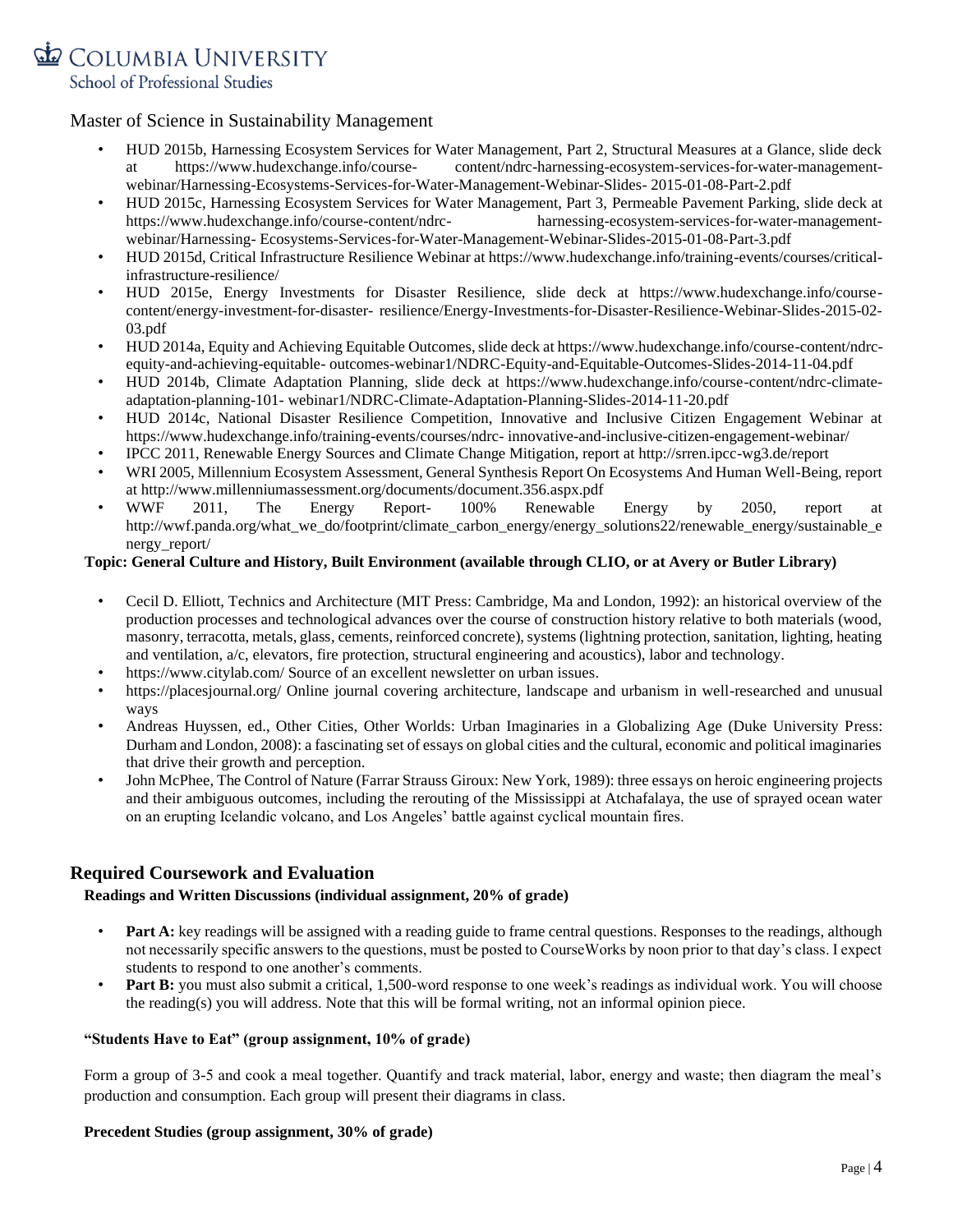

Work in new groups of 3-5 to research one of the assigned case studies into both small scale and large scale resilient urban infrastructure and architecture. A separate assignment sheet will be available. Results will be presented by each group and posted to CourseWorks.

# **Ford Heights, Il Term Project (group assignment, 40% of grade)**

Urban systems design and proposal; working in groups of 3-5, you will develop integrated strategies for development and revitalization of our sites in Ford Heights. The proposals developed during the on-site workshop will form the basis for each group's approach. Lab time in the second portion of the semester will be used for interactive consultation with Professor Widder.

## **Special consideration of individual effort**

If you believe that your contribution to a project is not fairly represented by the grade given to you group, you have the option of submitting evidence of your individual effort as described below (in Assignments and Submissions).

The criteria for grading will value deep, open-minded engagement with course material. Active class participation is expected, as well as evidence of solid preparation and willingness to invest personal expertise into group work. The work submitted should be graphically clear and free of careless errors. For example, your term projects will be graded using the following rubric:

- research evidence 20%
- analysis 20%
- synthesis and mission statement 20%
- thoughtful presentation 10%
- creativity and integrative thinking 30%

Feedback on projects will include both letter grades and comments to help you consistently improve performance through the semester. However, final work may not be redone and resubmitted for a new grade. Requests for extensions will only be granted if made in advance and warranted by extenuating circumstances (e.g., sickness, personal or family matters).

Failure to submit an assignment will result in an F for that portion of the grade. Plagiarism is an academic offense that will result in automatic failure for the course. Grading concerns and clarifications can be discussed through email or during office hours.

#### **Assignments and Submissions**

We meet once a week for just under two hours. During the first part of the semester we will generally have a lecture lasting about an hour, and spend the rest of the period reviewing readings and discussing questions.

All in-class presentations must be submitted to the TA by noon on the day of the class in which the presentations will occur. The TA will specify whether submission via email or courseworks is preferred.

In the latter part of the semester, we will devote more time to consultation and group discussion about your Ford Heights proposals. Lectures at the beginning of the period will cover topics related directly to the term project, and the remainder of class will be dedicated to lab time and consultations. To aid review and discussion of your group's term project, a panel of guest experts will be present during presentation of both your initial proposal and its ultimate iteration.

Fair grading of group work has its challenges. If you would like your individual contributions considered for grading, it is your responsibility to document carefully both process and product, and submit it. Your work should be well organized in a digital or physical folder that includes research notes, sketches, notes from brainstorming sessions, and your individual input into the group's work. (If it's more convenient, you can submit your course notebook, including any other class materials, as long as the work you want reviewed is clearly marked.)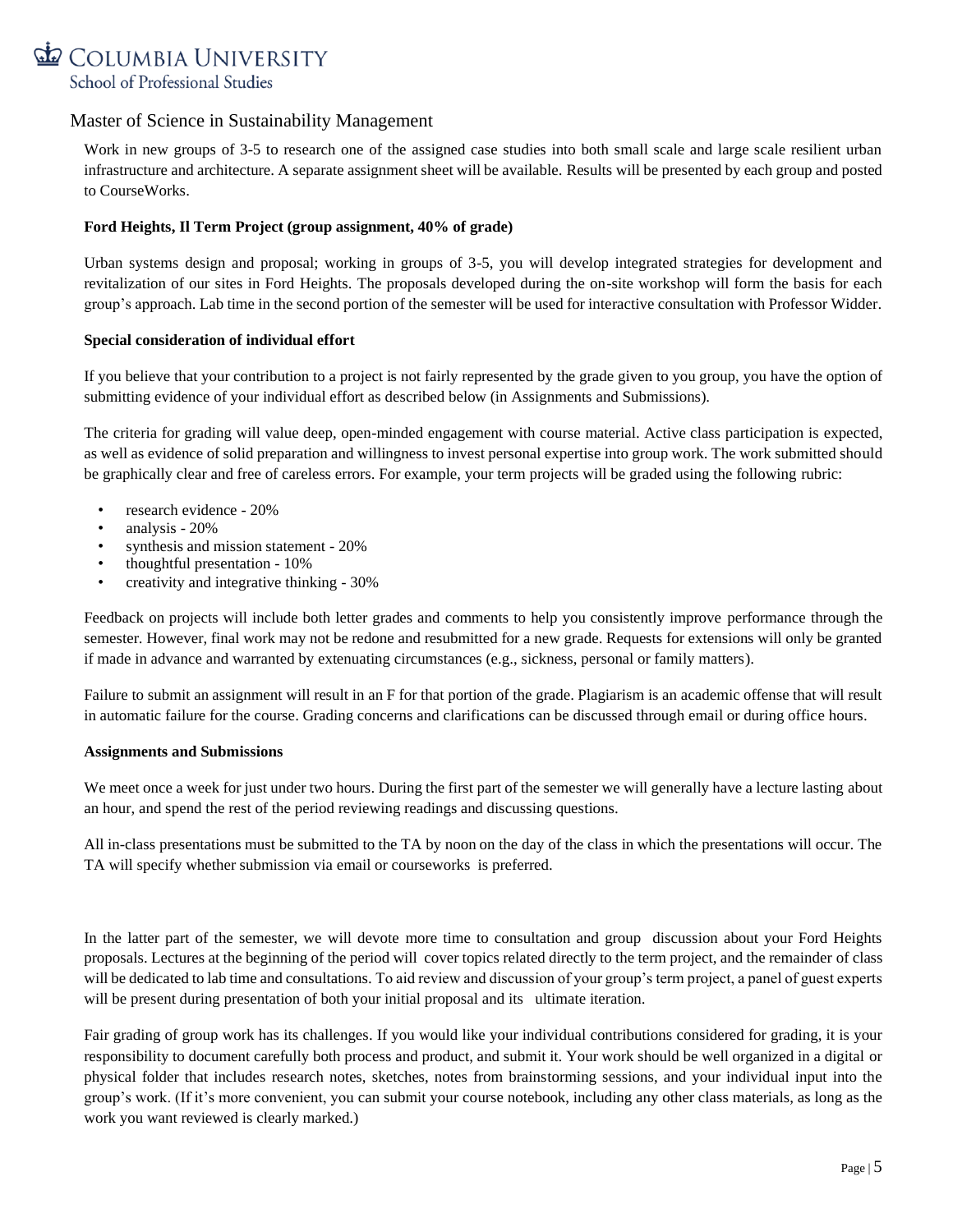

# **Ford Heights Tour and Workshop, Weekend**

Professor Widder, in collaboration with Profs. Ron Henderson (IIT) and Moira Zellner (UIC), will offer an optional interdisciplinary workshop in October. We will have the opportunity to tour Ford Heights, meet with a variety of experts and stakeholders, and develop initial ideas for response to the problems raised. Participants from Columbia, IIT and UIC will work together to develop an initial diagnosis of Ford Heights' resiliency challenges and to brainstorm potential solutions. Attendance is not mandatory, but is strongly recommended. Hostel beds have been reserved for nine attendees on a first come-first served basis. Detailed information will be shared separately.

# **Profiles for Guest Lecturers Kubi Ackerman**

Kubi Ackerman is an independent consultant and curator. With an expertise in design strategies for resilience, he has focused on climate change communication, food systems, green infrastructure, and transportation. He is currently working on projects for Thinc Design, the Museum of the City of New York, and the National Building Museum.

Experience: transportation, logistics, regional food systems, urban development patterns.

LinkedIn: https://www.linkedin.com/in/kubi-ackerman-5595386/

## **Alison Bridges**

Allison Bridges joined the Earth Institute's Research Program on Sustainability Policy and Management in fall 2017 as a Postdoctoral Fellow after receiving her PhD from the Bloustein School of Planning and Public Policy at Rutgers University.

Experience: institutional and technological innovation in improving the sustainability of urban systems, use of sustainability indicators in decision making

LinkedIn: https://www.linkedin.com/in/allison-bridges-a687329/

## **Carter Craft**

Carter Craft is an urban planner with over 20 years of experience in waterfront and transportation issues. He has been involved in creating and growing more than two dozen water-related non-profit organizations.

Experience: water-related resiliency

LinkedIn: https://www.linkedin.com/in/carter-craft-532224/

# **School Policies**

#### *Copyright Policy*

Please note—Due to copyright restrictions, online access to this material is limited to instructors and students currently registered for this course. Please be advised that by clicking the link to the electronic materials in this course, you have read and accept the following:

The copyright law of the United States (Title 17, United States Code) governs the making of photocopies or other reproductions of copyrighted materials. Under certain conditions specified in the law, libraries and archives are authorized to furnish a photocopy or other reproduction. One of these specified conditions is that the photocopy or reproduction is not to be "used for any purpose other than private study, scholarship, or research." If a user makes a request for, or later uses, a photocopy or reproduction for purposes in excess of "fair use," that user may be liable for copyright infringement.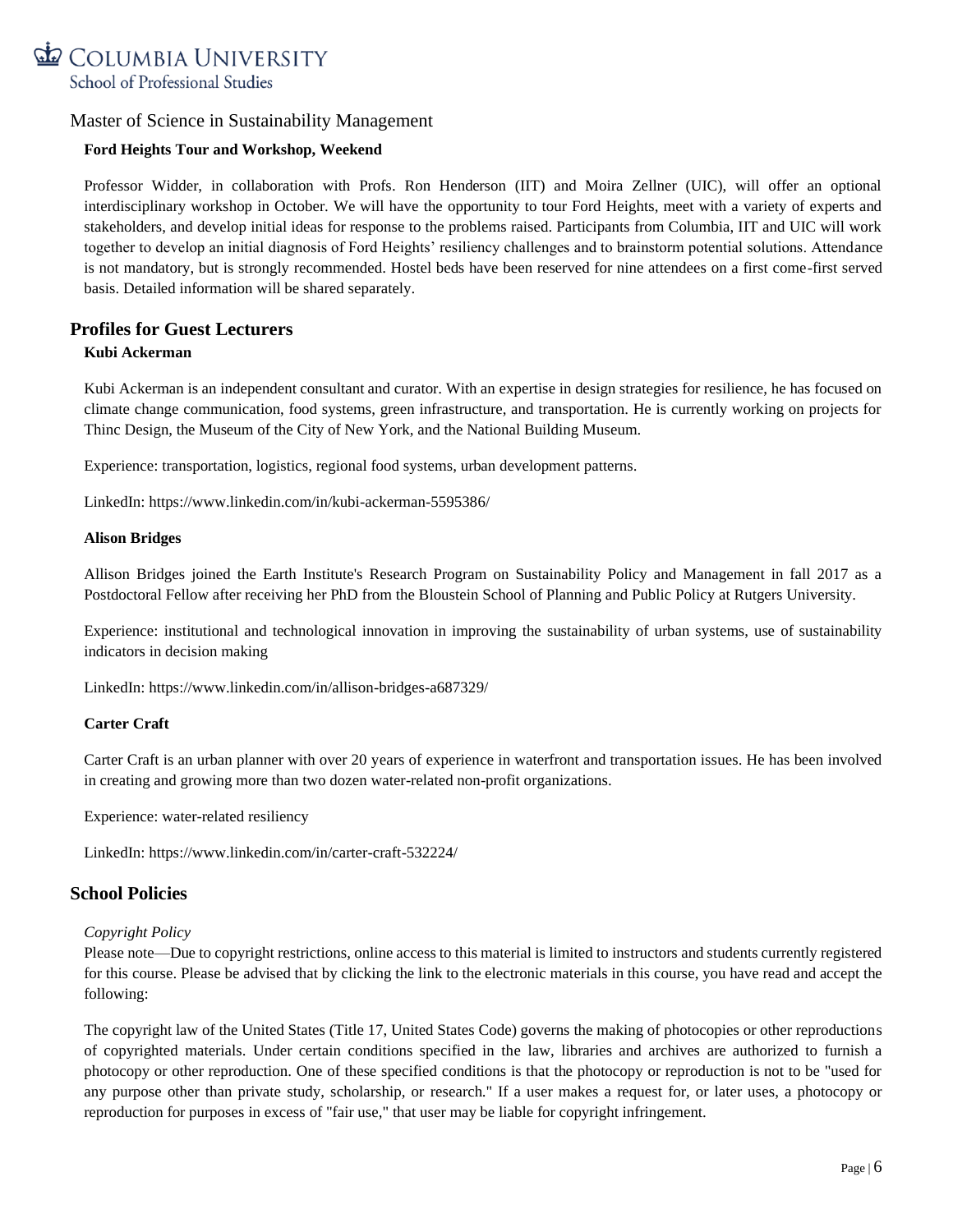

# *Academic Integrity*

Columbia University expects its students to act with honesty and propriety at all times and to respect the rights of others. It is fundamental University policy that academic dishonesty in any guise or personal conduct of any sort that disrupts the life of the University or denigrates or endangers members of the University community is unacceptable and will be dealt with severely. It is essential to the academic integrity and vitality of this community that individuals do their own work and properly acknowledge the circumstances, ideas, sources, and assistance upon which that work is based. Academic honesty in class assignments and exams is expected of all students at all times.

SPS holds each member of its community responsible for understanding and abiding by the SPS Academic Integrity and Community Standards posted at [http://sps.columbia.edu/student-life-and-alumni-relations/academic-integrity-and-community](http://sps.columbia.edu/student-life-and-alumni-relations/academic-integrity-and-community-standards)[standards.](http://sps.columbia.edu/student-life-and-alumni-relations/academic-integrity-and-community-standards) You are required to read these standards within the first few days of class. Ignorance of the School's policy concerning academic dishonesty shall not be a defense in any disciplinary proceedings.

## *Accessibility*

Columbia is committed to providing equal access to qualified students with documented disabilities. A student's disability status and reasonable accommodations are individually determined based upon disability documentation and related information gathered through the intake process. For more information regarding this service, please visit the University's Health Services website: [http://health.columbia.edu/services/ods/support.](http://health.columbia.edu/services/ods/support)

# **Course Schedule**

**PART I** - Overview and Central Concepts: Understanding the Physical Dimensions Lecture and discussion of readings - Lecture and Discussion of Readings

**Class 1**

Lecture – Where are the physical dimensions of sustainability? Why resiliency?

Assignment – Group mapping exercise 'Students Have to Eat' will be initiated

#### **Class 2**

Lecture – Settlements and Agglomerations: legacy and new, systems and stand-alones

#### Readings

- Raven Cretney, 'Resilience for Whom? Emerging Critical Geographies of Socio- ecological Resilience,' Geography Compass (2014) 8/9: 627-640
- Adrian Parr, Hijacking Sustainability (Cambridge: MIT Press, 2009), Ch 1 'The Greening of Junkspace' pp 15-31, and Ch 6 'Trash' pp 95-107
- William McDonough and Michael Braungart, The Upcycle (NY: North Point Press, 2013), Introduction and Ch 1-2, pp 3- 83
- Listen Nature: the next big thing in climate adaptation technology? Jul 18, 2019 https://www.marketplace.org/shows/marketplace-tech/nature-the-next-big-thing-in- climate-adaptation-technology/
- Assignment Group mapping exercise 'Students Have to Eat' continues, students adding or dropping the class to be accommodated.

#### **Class 3**

Discussion – Cities and their Metabolism

#### Readings

• Adrian Parr, Hijacking Sustainability (Cambridge: MIT Press, 2009), Ch 8 'Slums' pp 127-146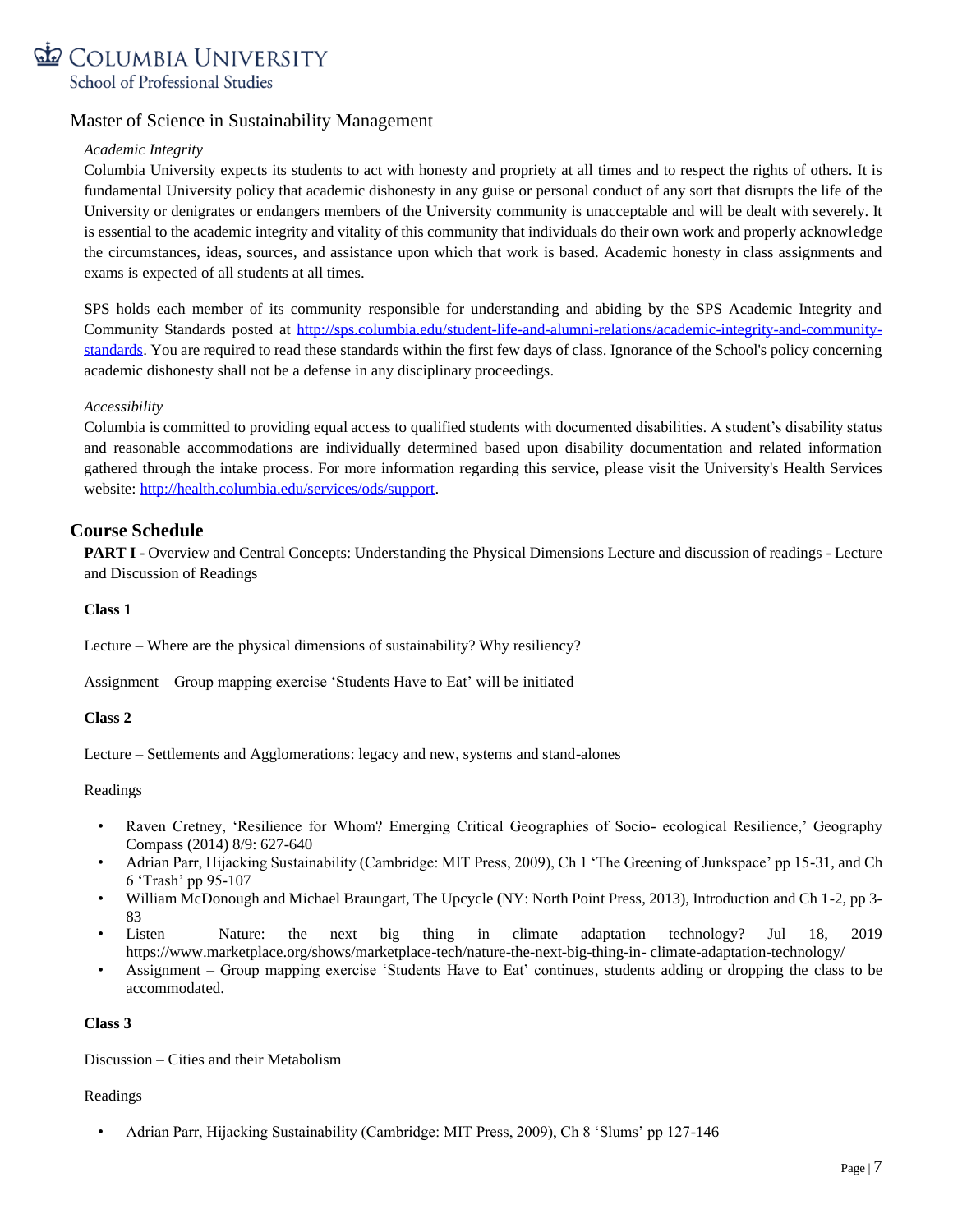# COLUMBIA UNIVERSITY School of Professional Studies

# Master of Science in Sustainability Management

- Christopher Kennedy et al., 'The Changing Metabolism of Cities,' Journal of Industrial Engineering, (2007) 11/2: 43-59
- Christopher Kennedy, The Evolution of Great World Cities: Urban Wealth and Economic Growth (Toronto: University of Toronto Press, 2011), Ch 6 'The Ecology of Urban Economies' pp 139-166

Presentations – Results of 'Students Have to Eat'

Assignment – Precedent Studies in anticipation of term project will be initiated

## **Class 4**

Lecture – Providing Resources, at Urban and Building Scale Readings

- Bill Bryson, At Home: A Short History of Private Life (New York: Anchor Books, 2011), Ch VI 'The Fuse Box' pp 131- 159
- Amy Seidl, Finding Higher Ground: Adaptation in the Age of Warming (Boston: Beacon, 2011), Ch 5 'Our Oldest and Newest Energy' pp 89-112
- Adrian Parr, Hijacking Sustainability (Cambridge: MIT Press, 2009), Ch 4 'The Greening and De-Greening of the White House' pp 65-78

**PART II -** Resilience and Sustainability at the Building and Settlement Scale: Self-Reliance or Network? - Lectures and Lab Time

## **Class 5**

Lecture – Paradigms of Shrinkage and Growth within Urban Resiliency

Readings

- Brett Milligan, "Landscape Migration," Places Journal, June 2015. Accessed 16 Aug 2019. https://doi.org/10.22269/150629 (or on Canvas)
- Jill Desmini, 'From Planned Shrinkage to Formerly Urban: Staking Landscape Architecture's Claim in the Shrinking City Debate', Landscape Journal: design, dscape Journal: design, planning, and management of the land, Volume 33, Number 1, 2014, pp. 17-35 (on Canvas)
- Ford Heights History, http://www.encyclopedia.chicagohistory.org/pages/472.html
- On Rainready Calumet Corridor, see: https://www.cnt.org/urban-flooding and [https://www.cnt.org/sustainable-economic](https://www.cnt.org/sustainable-economic-development)[development](https://www.cnt.org/sustainable-economic-development)

Lab Time – Precedent Studies in anticipation of term project

Ford Heights Excursion

Tour and Workshop, Ford Heights, Ill: information will be provided separately

#### **Class 6**

Presentation – Precedent Studies presented Submittals – Precedent Study slide decks Assignment – Ford Heights term project initiated

## **Class 7**

Guest Lecture – Carter Craft, Senior Economic Officer, Consulate General of the Netherlands, NY

Lab Time – Develop hypothesis, develop visualization concept, develop design proposal.